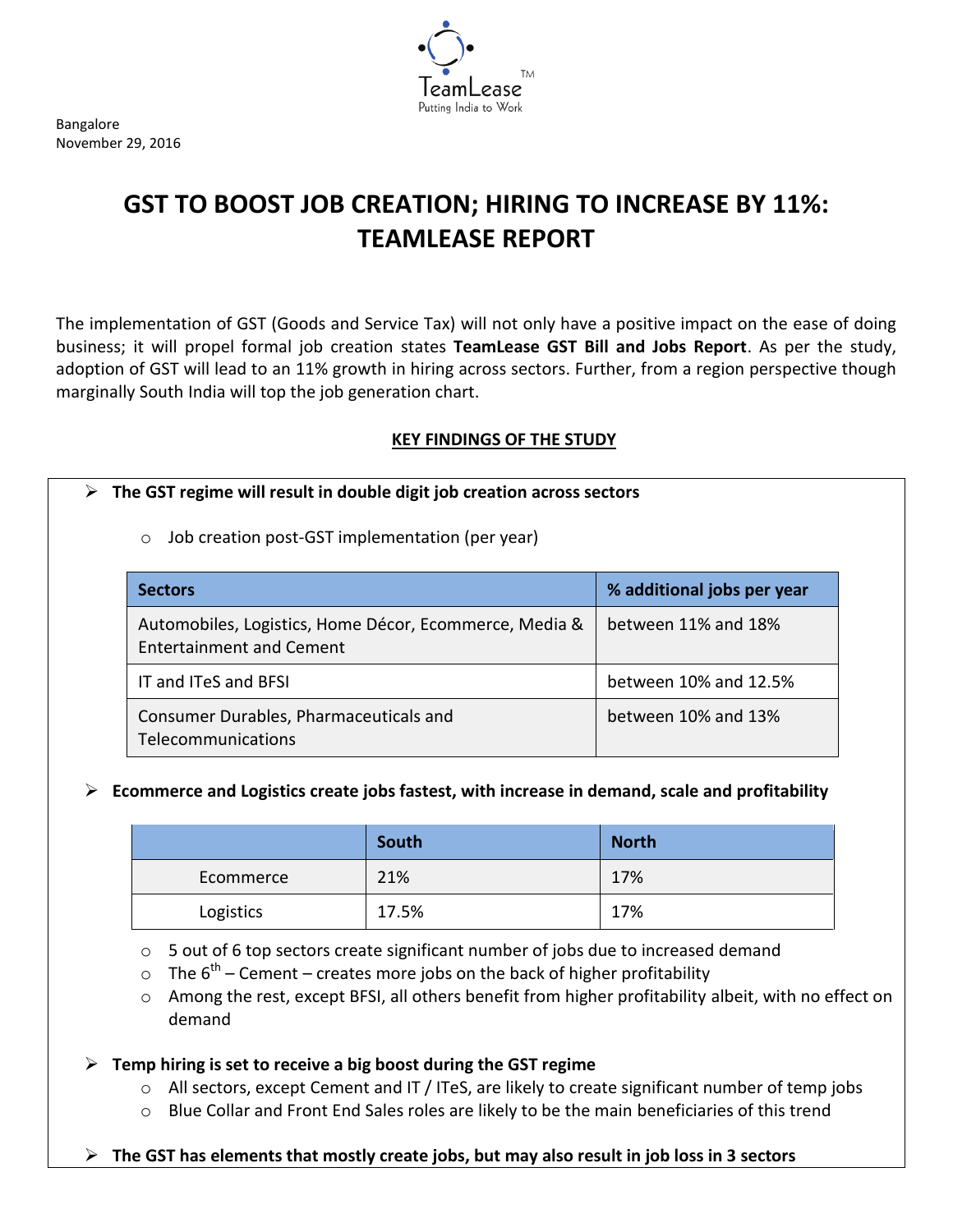

- o In sectors that are net creators of jobs the drivers are increased consumer demand and upsurge in tax revenues
- $\circ$  The 3 sectors that are likely to witness loss of jobs the predominant reason is increase in prices due to GST
- **Increased tax compliance and formalization are the catalysts of GST success**
	- $\circ$  Tax rationalization and a wider tax base are estimated to increase tax revenue mobilization by 47% – 82%
	- o The network effect of informal businesses pushed to formalize is instrumental in creating formal jobs
- **New compliance complexities and legacies that maintain status quo offer resistance to success**
	- o Place of Supply and Point of Taxation ambiguities need to be resolved to ensure wider success and so, job creation
	- $\circ$  Exemptions and Interstate taxation serve to delay the gratification for some sectors, adversely affect job creation

According to the report, except for consumer durables, Pharmaceuticals and telecommunication most other sectors will **create jobs in double digits.**

# **IMPACT ON HIRING ACROSS SECTORS**



Elaborating on the report **Ms. Rituparna Chakraborty, Executive Vice President & Co-Founder, TeamLease Services said,** "The uniformity and the reduction in the average tax burden offered by GST will provide a great